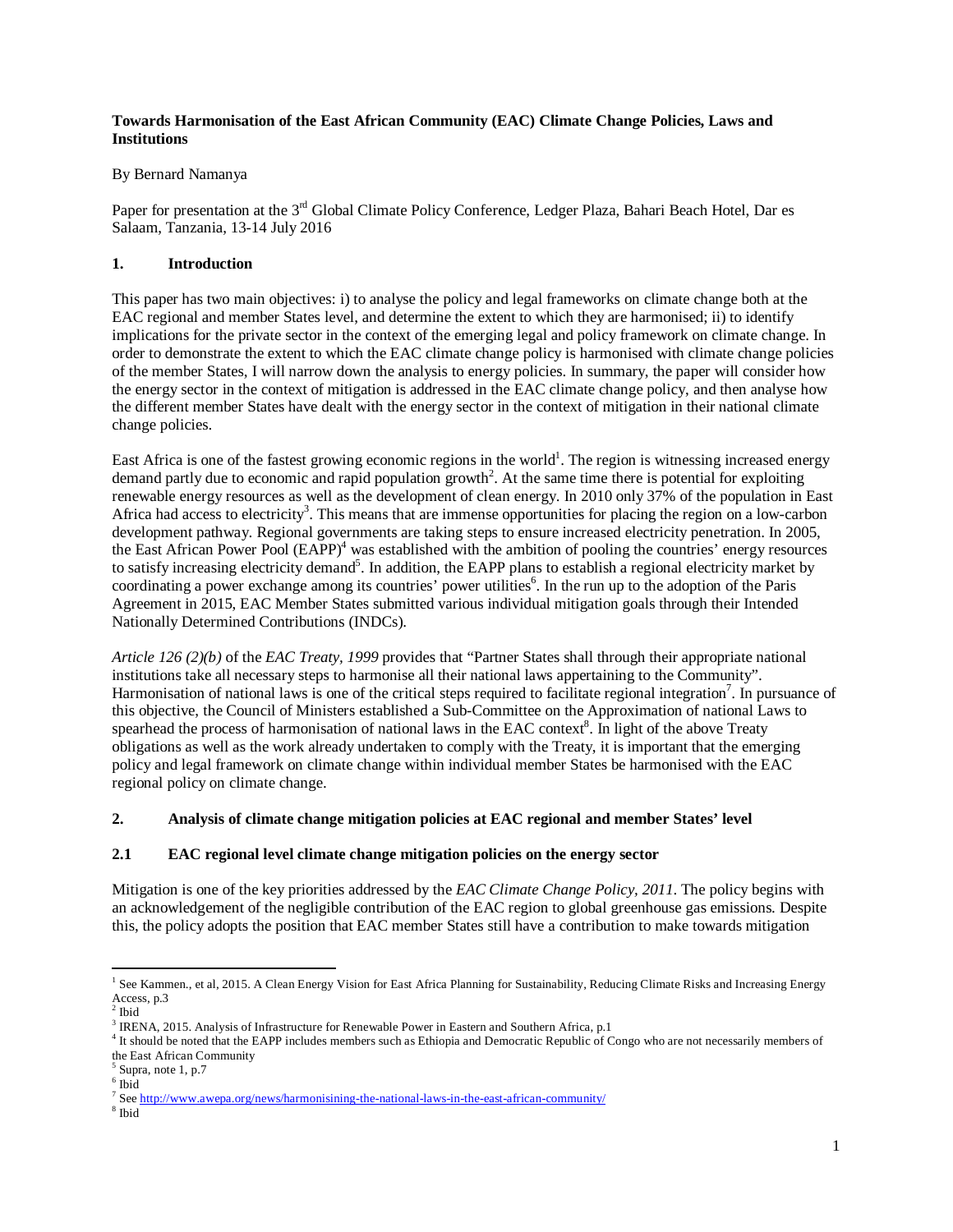(especially in forestry, energy, industry, transport, waste management and agricultural sectors) subject to developed countries providing financial, technological and capacity building support.

The policy sets out the objective of member States on the energy sector which is to 'increase availability and access to sustainable, reliable and affordable renewable energy sources' with each member State having an obligation to undertake the following four measures: i) scale up investment in renewable energy technologies to provide access to affordable cleaner energy as well as improving efficiency in use of biomass energy especially for rural communities; ii) develop appropriate alternative energy sources, policies and measures to increase energy efficiency; iii) devise a precautionary approach to the development of bio-fuels for mitigation and energy in view of food security issues; and iv) improve energy efficiency and promote clean energy technologies including; hydropower, solar and wind.

### **2.2 Uganda's policy approach to climate change mitigation (energy sector)**

Uganda's policy priorities on mitigation (energy sector) are: to promote the development of new clean energy technologies in order to reduce greenhouse gases; promote conservation and efficient utilisation of energy to reduce greenhouse gas emissions, especially at consumer levels (industries, households, commercial and institutional buildings); and encourage the use of alternative fuels instead of relying heavily on biomass.<sup>9</sup> Several strategies are outlined by the country's climate change policy on how to realise the above policy priorities including the following: to promote, encourage and incentivise cogeneration – the production by industries of heat or steam and electricity from renewable biomass; promote the use of alternative renewable energy sources such as solar, biomass, wind and biofuels, as well as their associated technologies; develop hydroelectric and geothermal power systems and integrate them into the East African Power Pool in the medium term; and promote the use of combined-cycle gas turbines in cases where there is a shortfall in renewable energy power generation systems $^{10}$ .

As of now, the response to climate change in the country is coordinated by the Climate Change Department under the Ministry of Water and Environment. However, there are proposals for the establishment of the National Climate Change Commission<sup>11</sup>. Plans are also underway for the development of a specific legislation to support implementation of the national climate change policy<sup>12</sup>.

#### **2.3 Kenya's policy approach to climate change mitigation (energy sector)**

Kenya's policy and legal framework on climate change is perhaps the most advanced in East Africa having developed both the policy and legislation on climate change<sup>13</sup>. Kenya seeks to take advantage of its abundant renewable energy resources, through accelerating investments in geothermal, wind, solar and biofuel energy<sup>14</sup>. Kenya has also embarked on an ambitious energy efficiency programme that will see industrial and domestic consumers pursue energy efficient options<sup>15</sup>. Kenya's overall mitigation ambition is to abate its greenhouse gas emissions by  $30\%$  by  $2030^{16}$  relative to the business-as-usual (BAU) scenario, subject to the provision of international support.

Kenya's *Climate Change Act* came into force on the 27<sup>th</sup> May 2016, making Kenya one of the few countries in Africa to enact a specific legislation to address climate change. The Act establishes the National Climate Change Council, chaired by the President that shall be responsible for policy guidance on climate change. The Act establishes a Climate Change Directorate, in the State Department with the responsibility for coordinating the country's overall response to climate change as well as developing action plans on climate change. The Act mandates the Cabinet Secretary to formulate a National Climate Change Action Plan that shall prescribe measures to address climate change including those related to mitigation of climate change. The Climate Change Directorate is

 $\overline{a}$ 9 See Uganda National Climate Change Policy, 2015 p.33; see also Uganda's Intended Nationally Determined Contribution (INDC), 2015, pp.8-9  $^{\rm 10}$ Ibid

 $11$  Ibid, pp.40-41

<sup>12</sup> Ibid, pp. 43-46

<sup>&</sup>lt;sup>13</sup> See the National Climate Change Response Strategy, 2010 and the Climate Change Act, 2016; see also Kenya's National Climate Change Action Plan (2013 -2017)

<sup>14</sup> Ibid; see also Kenya's Intended Nationally Determined Contribution (INDC), 2015, p.2

 $15$  Ibid

<sup>&</sup>lt;sup>16</sup> Supra, note13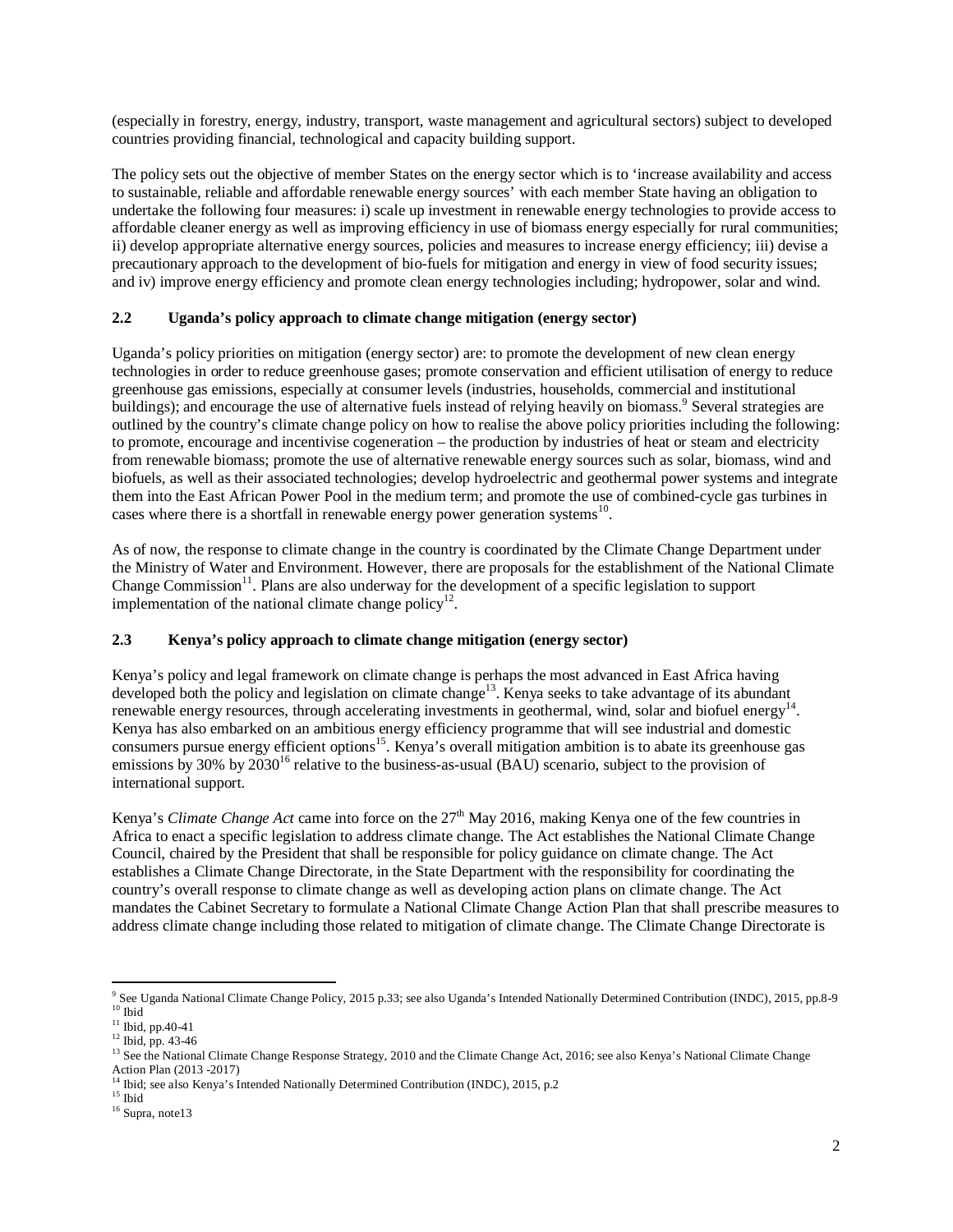mandated to establish and manage a national registry for appropriate mitigation actions by public and private entities. Finally, the Act establishes the Climate Change Fund for financing actions to address climate change.

### **2.4 Tanzania's policy approach to climate change mitigation (energy sector)**

Tanzania intends to implement a number of interventions in the energy sector, including: exploring and investing in the energy diversification system to ensure overall energy security for economic development through enhanced availability, affordability and reliability while contributing towards energy emissions intensity reduction over time; promotion of clean technologies for power generation; and diverse renewable sources such as geothermal, wind, solar and renewable biomass; expanding the use of natural gas for power production, cooking, transport and thermal services through improvement of natural gas supply systems throughout the country; promoting energy efficient technologies for supply, transmission/transportation and demand side as well as behavioural change in energy use; and promoting rural electrification<sup>17</sup>. Tanzania's overall mitigation ambition is to reduce greenhouse gas emissions economy wide between 10-20% by 2030 relative to the business-as-usual (BAU) scenario<sup>18</sup> subject to the provision of international support.

At national level, the Vice President's Office (VPO), Division of Environment is responsible for all climate related activities<sup>19</sup>. At national level, there is an established National Climate Change Steering Committee chaired by Permanent Secretary of the VPO<sup>20</sup>. This committee provides policy guidance to the National Climate Change Focal Point to ensure coordinated actions and participation within various sectors and institutions $21$ . There is also the National Climate Change Technical Committee chaired by the Director of Environment which provides technical advice to the National Climate Change Focal Point $^{22}$ .

### **2.5 Rwanda's policy approach to climate change mitigation (energy sector)**

In 2011, Rwanda adopted a strategy that articulates the country's actions to reduce greenhouse gas emissions in energy, transport and agriculture sectors<sup>23</sup>. Rwanda aims to 'exploit its clean energy resources to support a low carbon national grid which will enable industry to operate in a low carbon way<sup>24</sup>. Rwanda's current on-going activities towards a low carbon economy include: establishment of new grid connected renewable electricity generation capacity in the form of large-scale hydro power plants and solar PV power; installation of solar PV minigrids in rural communities; increasing energy efficiency through demand-side measures and grid-loss reduction; and promoting environmentally sustainable use of biomass fuels<sup>25</sup>. The strategy creates two institutions to help spearhead Rwanda towards a low-carbon development pathway – Centre for Climate Knowledge for Development (CCKD), and a Technical Coordinating Committee. These two institutions will complement the already existing institutions including the Climate Change Unit under Rwanda Environment Management Authority, and the National Fund for Climate and the Environment (FONERWA).

# **2.6 Burundi's policy approach to climate change mitigation (energy sector)**

Burundi's unconditional mitigation contribution is to reduce greenhouse gas emissions by 3% compared to the business-as-usual (BAU) scenario for 2030, while its conditional mitigation contribution is to reduce greenhouse gas emissions by 20%, beginning in 2016, compared to the business-as-usual scenario for  $2030^{26}$ . In the energy sector, Burundi is in the process of building three hydroelectric power plants which are expected to increase the country's

 $\overline{\phantom{a}}$ <sup>17</sup> See Tanzania's Intended Nationally Determined Contribution (INDC), 2015, pp.6-7

 $^{\rm 18}$ Ibid

<sup>&</sup>lt;sup>19</sup> See National Climate Change Strategy (2012), pp.50-51

 $^{\rm 20}$ Ibid

 $21$  Ibid

 $^{22}$ Ibid

<sup>&</sup>lt;sup>23</sup> See Rwanda's National Strategy on Climate Change and Low Carbon Development, 2011. p.23, pp.27-28; see also Rwanda's Intended Nationally Determined Contribution (INDC), 2015, pp.13-17

 $^{24}$  Ibid

 $^{25}$  Ibid

<sup>&</sup>lt;sup>26</sup> See Burundi's Intended Nationally Determined Contribution (INDC), 2015 p.8. The conditional mitigation objective is subject to the provision of financial support by developed countries.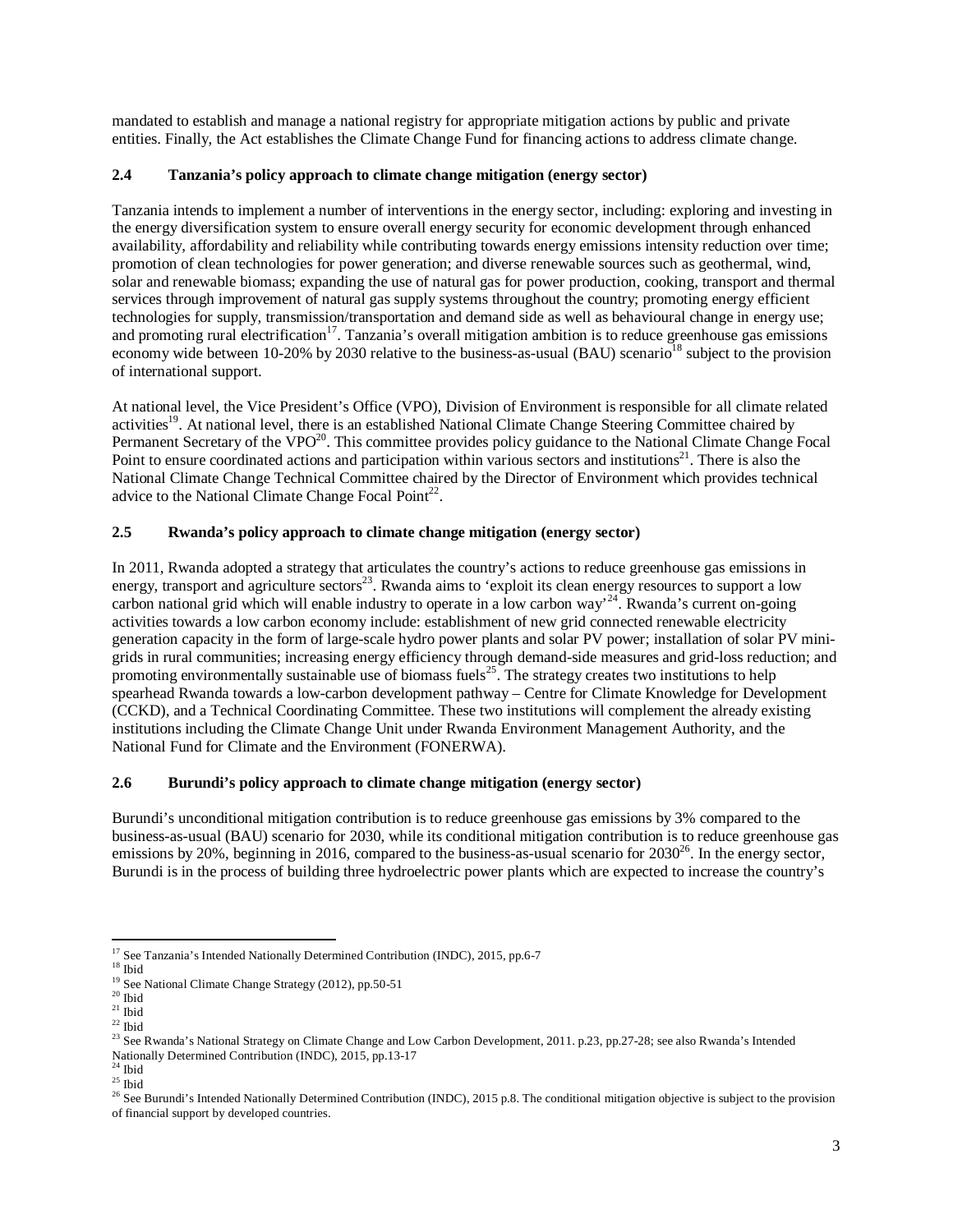electrification rate to 35%<sup>27</sup>. Burundi's Ministry of Environment is responsible for the overall implementation of climate change related activities $^{28}$ .

This paper has reviewed climate change mitigation policies of Uganda, Kenya, Tanzania, Rwanda, and Burundi with specific focus on the energy sector, and finds them to be consistent with those articulated at the EAC regional level.

#### **3. Climate Change mitigation policies on the energy sector in East Africa: Implications for the private sector**

The private sector has an enormous role to play in initiatives to address climate change<sup>29</sup>. In developing countries there is a greater need for the private sector to be engaged in identifying climate change risks and opportunities, as well as mitigation measures<sup>30</sup>. It is believed that successful private sector engagement in climate change mitigation will catalyse greater investment in reducing vulnerability and this in turn will increase the replication of climate resilient technologies and services<sup>31</sup>. Besides, the private sector has the capacity to mobilise the much needed financial resources which is a great challenge to many developing countries<sup>32</sup>. The private sector can also mobilise technical capacity, leverage government efforts, engage civil society and the community and also develop innovative climate services and technologies $^{33}$ .

The emerging climate change mitigation policies in East Africa, more specifically those related to the energy sector, present important issues for consideration by the private sector. The analysis of the various climate change mitigation policies in East Africa shows a significant policy shift towards clean energy and renewable energy. The policies emphasise investments in energy sources such as geothermal, solar, wind, and biofuels. This means that if governments actually implement the various policy priorities as articulated, the East African region will witness increased renewable energy and clean energy investments. And this means that there will be immense opportunities for the private sector to harness.

In Uganda for instance, only 17% of the country's power-generating capacity of just over 900MW comes from renewable sources excluding large hydro<sup>34</sup>. In a bid to accelerate development of renewable energy generation, the government is implementing the Global Energy Transfer for Feed-in-Tariff (GET FiT) programme targeting projects of 1 MW – 20 MW mainly implemented by private developers<sup>35</sup>. By 2014, the GET FiT program had approved 12 projects with a combined capacity of 103 MW<sup>36</sup>. It is projected that the GET FiT will attract more than US\$ 450 Million of private investment into Uganda<sup>37</sup>. There is also increased investment into the development of renewable energy by development partners (notably the UK, Norway, Germany, the EU, and the World Bank) – with commitments of up to EUR 91 Million by 2014<sup>38</sup>. In 2015, Uganda was ranked 9<sup>th</sup> globally among developing countries for its ability and potential to attract capital for clean energy investments<sup>35</sup>. In 2016, the Fieldstone Africa Renewables Index (FARI) ranked Uganda third best in Africa in attracting renewable energy investments<sup>40</sup>. Bearing in mind the overall goal of the Ugandan government to significantly increase the use of modern renewable energy, there is tremendous potential for growth of the sector $41$ . This is boosted by an attractive policy environment for investment in renewable energy including, credit enhancement and support instruments (a partial risk guarantee,

<sup>29</sup> See Martin Stadelmann and Axel Michaelowa, 2013. Contribution of the Private Sector to Climate Change Long-Term-Finance: An Assessment of Private Climate Finance mobilized by Switzerland, Final Report Commissioned by the Federal Office for the Environment (FOEN); see also Rory Sullivan, 2014. Climate Change: Implications for investors and financial institutions. UNEP and University of Cambridge  $30$  Ibid

 $\overline{\phantom{a}}$  $27$  Ibid

 $28$  Ibid

 $^{\rm 31}$ Ibid

 $^{\rm 32}$ Ibid

 $^{\rm 33}$  Ibid

<sup>&</sup>lt;sup>34</sup> See Bloomberg New Energy Finance, 2015. Climate Scope 2015: The Clean Energy Country Competitiveness Index. pp.88-89

<sup>&</sup>lt;sup>35</sup> See Electricity Regulatory Authority, 2015. Annual Report 2013/14, pp.26-27

 $^{\rm 36}$ Ibid

 $37$  Ibid

 $^\mathrm{38}$  Ibid

<sup>39</sup> Supra, note 34

<sup>&</sup>lt;sup>40</sup> See www.fieldstoneafrica.com/uploads/FARI.pdf

<sup>&</sup>lt;sup>41</sup> See Renewable Energy Policy for Uganda, 2007 p.1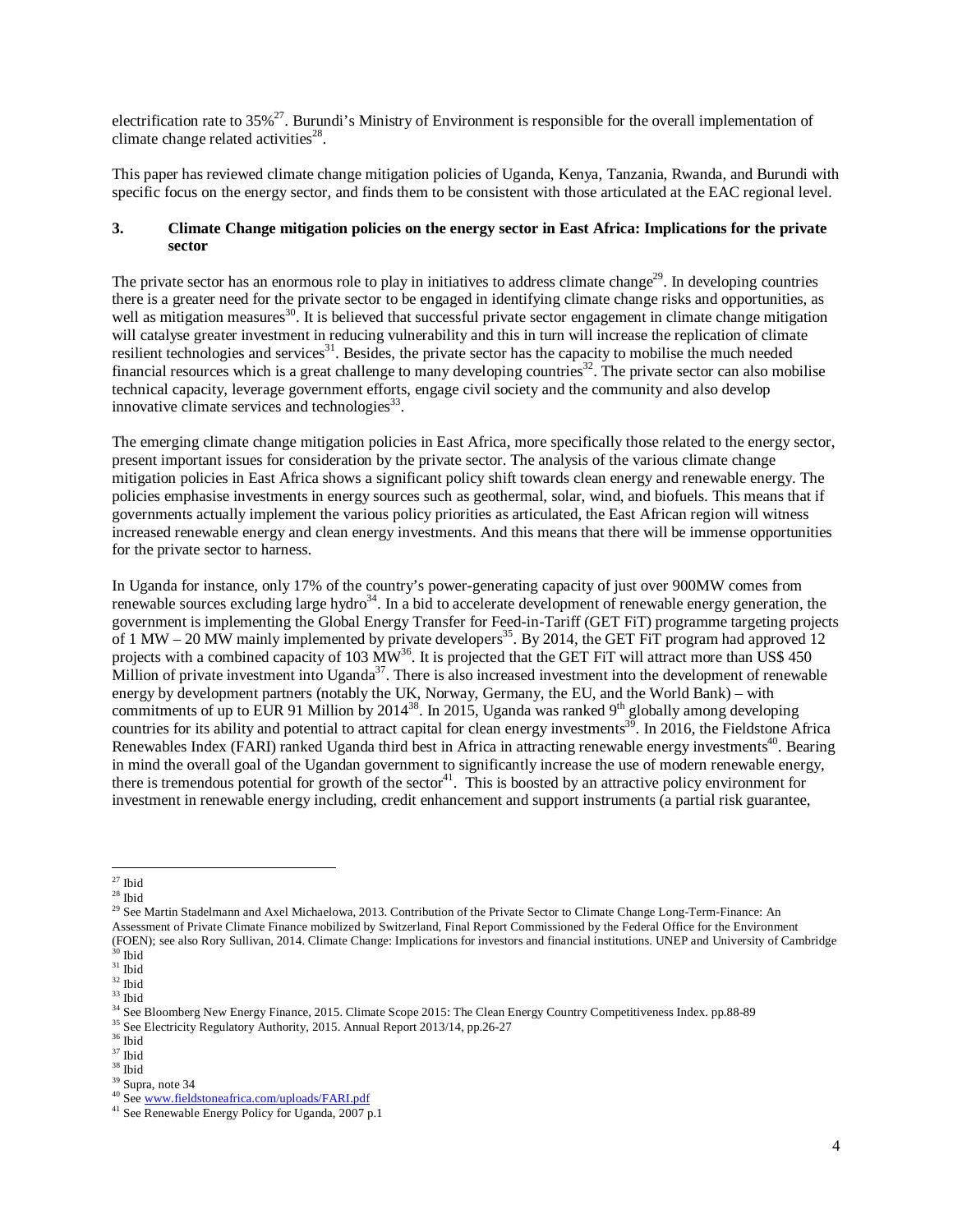bridge financing and subordinated debt finance) through the government agency, the Uganda Energy Credit Capitalisation Company<sup>42</sup>.

Kenya is ranked  $6<sup>th</sup>$  globally in clean energy investments and only second to South Africa among 19 key African countries<sup>43</sup>. Kenya's ambitious energy goal is to reach approximately 22.7GW of power-generating capacity by 2030 comprising 51% renewable energy<sup>44</sup>. By 2014, Kenya had 2.2GW of power-generating capacity, of which 33% was clean energy<sup>45</sup>. From 2009 to 2014, the value of total clean energy investments amounted to USD 3.6 Billion<sup>46</sup>. In 2014, Kenya became the  $8<sup>th</sup>$  largest producer of geothermal energy<sup>47</sup>. Kenya's clean energy resources are impressive – with 10GW and 3GW of geothermal and small hydro potentials<sup>48</sup>. Kenya has committed to cutting greenhouse gas emissions by 30% relative to business as usual by  $2013^{49}$ . A number of development financial institutions are active in Kenya's renewable energy sector including, European Investment Bank, African Investment Bank, and KfW. Given Kenya's attractive policy and legal environment for the development of renewable energy as well as the tremendous interest of various financiers, Kenya presents immense opportunities to the private sector.

In Rwanda, the current installed power capacity stands at 140.6MW of which 63.4% comes from renewable energy sources<sup>50</sup>. The government's aim is to increase this power generation capacity to 1,000MW using clean energy sources such as geothermal power, solar PV and small and large scale hydropower $51$ . Rwanda will implement several strategies<sup>52</sup> in order to realise its objectives including: developing a strategy to phase out fossil fuels, utilise Rwanda's domestic energy resources, and increase energy efficiency; establishing renewable energy feed-in-tariffs and public-private partnerships to encourage private investment; implementing renewable energy guidelines and codes of practice; and developing a medium-term strategy for peat phase out. From 2009 to 2014, total clean energy investments in Rwanda amounted to USD102 $M^{53}$ . The country is currently ranked 17<sup>th</sup> globally in terms of its ability to attract clean energy investments<sup>54</sup>. In 2014, Rwanda commissioned the largest solar power project (8.5MW) in sub-Saharan Africa outside South Africa<sup>55</sup>. The power sector is regulated by Rwanda Utilities Regulatory Authority (RURA)<sup>56</sup>.

Tanzania's installed power capacity stands at 1.6GW of which 3.4% comes from renewable energy sources<sup>57</sup>. From 2009-2014, total clean energy investments amounted to USD158.6M<sup>58</sup>. The country aims to achieve 300MW of renewable energy by 2015, comprising of solar, geothermal and wind<sup>59</sup>. Overall, the country targets to achieve 10.7GW of power capacity by  $2025^{60}$ . In 2015, Tanzania ranked  $23^{nd}$  globally in terms of its ability to attract clean energy investments<sup>61</sup>. Power generation, transmission and distribution is dominated by the state owned TANESCO, although several private developers are active in the power industry, including those developing solar power plants<sup>62</sup>.

Overall, it is noted that there are immense opportunities for the development of renewable energy and clean energy in East Africa. The governments in the region are taking commendable steps to improve the policy and legal environment so as to improve the investment climate.

 $42$  Supra, note 34

 $\overline{a}$ 

 $^{\rm 58}$ Ibid

 $^{\rm 60}$ Ibid

<sup>&</sup>lt;sup>43</sup> See Bloomberg New Energy Finance, 2015. Climate Scope 2015: The Clean Energy Country Competitiveness Index. pp.64-67; see also Kenya's Least-Cost Power Development Plan (2013-33); see also Draft Energy Policy, 2015

<sup>44</sup> Ibid

 $^{\rm 45}$ Ibid

 $\,$   $^{46}$  Ibid

<sup>47</sup> Ibid

 $^{\rm 48}$ Ibid

<sup>&</sup>lt;sup>49</sup> See Kenya's Intended Nationally Determined Contribution (INDC)

<sup>50</sup> See Bloomberg New Energy Finance, 2015. Climate Scope 2015: The Clean Energy Country Competitiveness Index, pp.76-77

<sup>51</sup> See National Strategy for Climate Change and Low Carbon Development, 2011, pp.23-24

 $^{\rm 52}$ Ibid

 $\,$  53 Supra, note 50  $\,$ 

 $^{54}$ Ibid

<sup>55</sup> Ibid

 $^{\rm 56}$ Ibid

<sup>&</sup>lt;sup>57</sup> See Bloomberg New Energy Finance, 2015. Climate Scope 2015: The Clean Energy Country Competitiveness Index, pp.86-87

 $^{\rm 59}$  Ibid

 $^{\rm 61}$ Ibid  $^{62}$  Ibid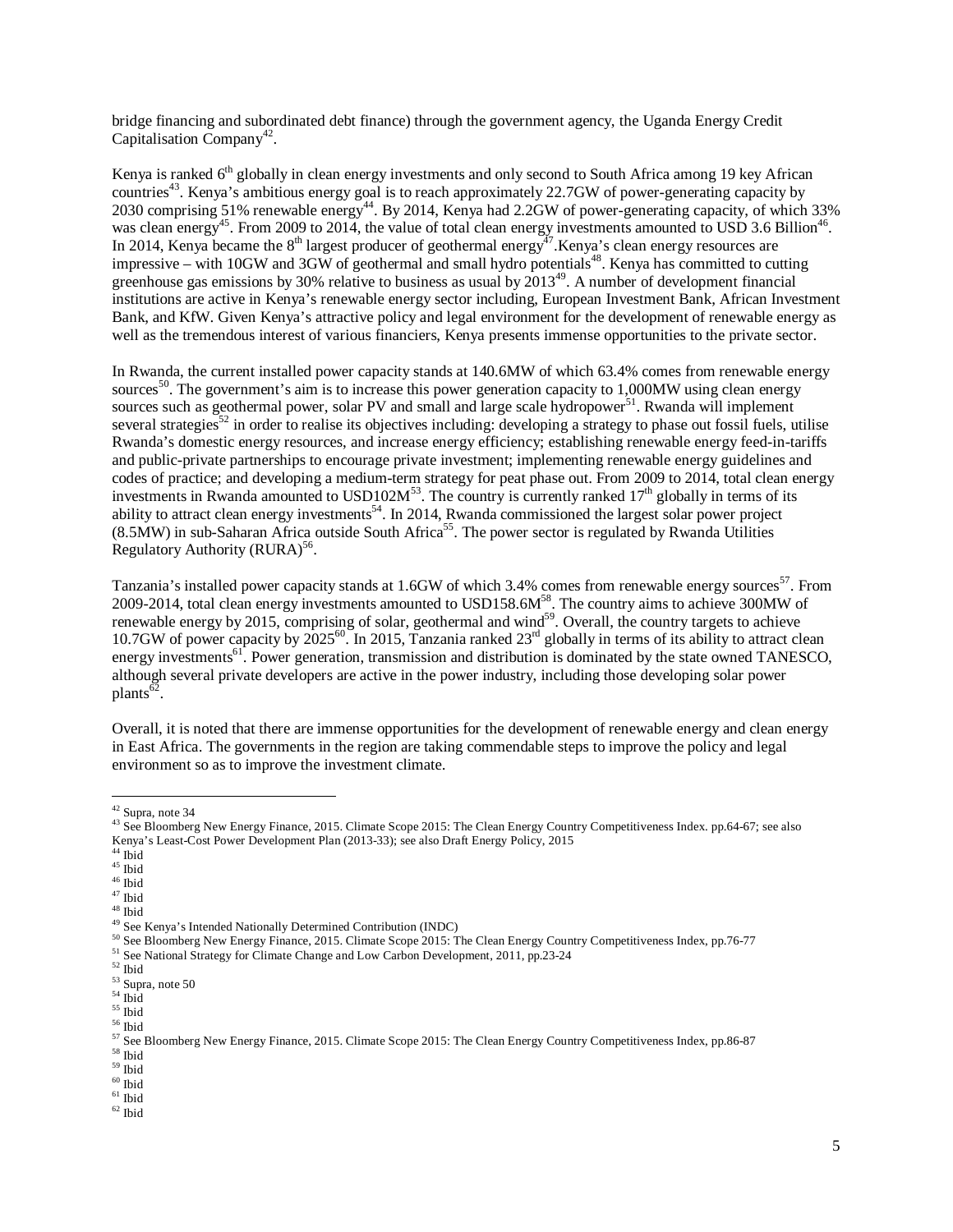#### **4. Conclusions and Recommendations**

This paper has analysed climate change mitigation policies (with a focus on the energy sector) at the EAC level as compared to those being undertaken at member States' level. The overall conclusion is that climate change mitigation policies of the energy sector as outlined in the EAC climate change policy are consistent with those being undertaken at member States' level. Although the degree of ambition varies from country to country, it seems that the general policy shift is in favour of clean energy/renewable energy investment. This will require significant coordination and cooperation by member States of the East African region with regard to the management of the energy generation, transmission, and distribution investments<sup>63</sup>. This together with low levels of electricity penetration in all the East African countries means that there are immense opportunities for clean energy/renewable energy investment by the private sector.

This paper finds that each EAC Member State has its unique institutional framework for implementing climate change policy. This is not surprising since it is not possible to have a standardised institutional framework across the East African region given different circumstances of the countries. What is important is to have a harmonised policy and legal framework in line with the requirements of the EAC Treaty that facilitates rather than impedes the EAC integration process.

Limitations – the analysis provided in this paper is restricted to energy policies as articulated in the various climate change policies, and yet a detailed analysis of the energy laws and policies of each individual Member State would help to provide a deeper insight on the extent to which they are harmonised with the EAC climate change policy and legal framework.

With a view of improving the overall policy environment for renewable energy and clean energy investments, this paper wishes to make the following recommendations:

- The emerging legal frameworks on renewable and clean energy within each Member State should be cognisant of the need to be harmonised with the EAC regional policy on climate change and energy;
- There is need to develop standardised Power Purchase Agreements (PPAs), Implementation Agreements and model licenses. This will ensure reduction of transaction advisory costs and the time required by project developers to negotiate  $PPAs<sup>64</sup>$ ;
- There is need to streamline technical, environmental, financial and economic project due diligence for the permit and license application process;
- Ensure timely payment of dues under PPAs by utility companies to independent power generators;
- Facilitate financial institutions to provide favourable facilities to independent power generators;
- Put in place clear and efficient licensing procedures for private power developers;
- Reform the tariff mechanism to enable automatic tariff adjustment formula to track movement in costs, inflation and currency fluctuations;
- Undertake awareness and sensitisation campaigns targeting the private sector to make them appreciate the need to pursue opportunities presented by climate change; and
- Undertake further analytical papers interrogating the extent of harmonisation of climate change laws and polices within the EAC region– given that this paper has dealt (to a limited extent) with only the climate change mitigation policies in the energy sector.

 $\overline{\phantom{a}}$ 

<sup>&</sup>lt;sup>63</sup> Supra note 1

<sup>&</sup>lt;sup>64</sup> Some countries such as Uganda have already registered achievements on this front, but more effort is required by all the EAC member States